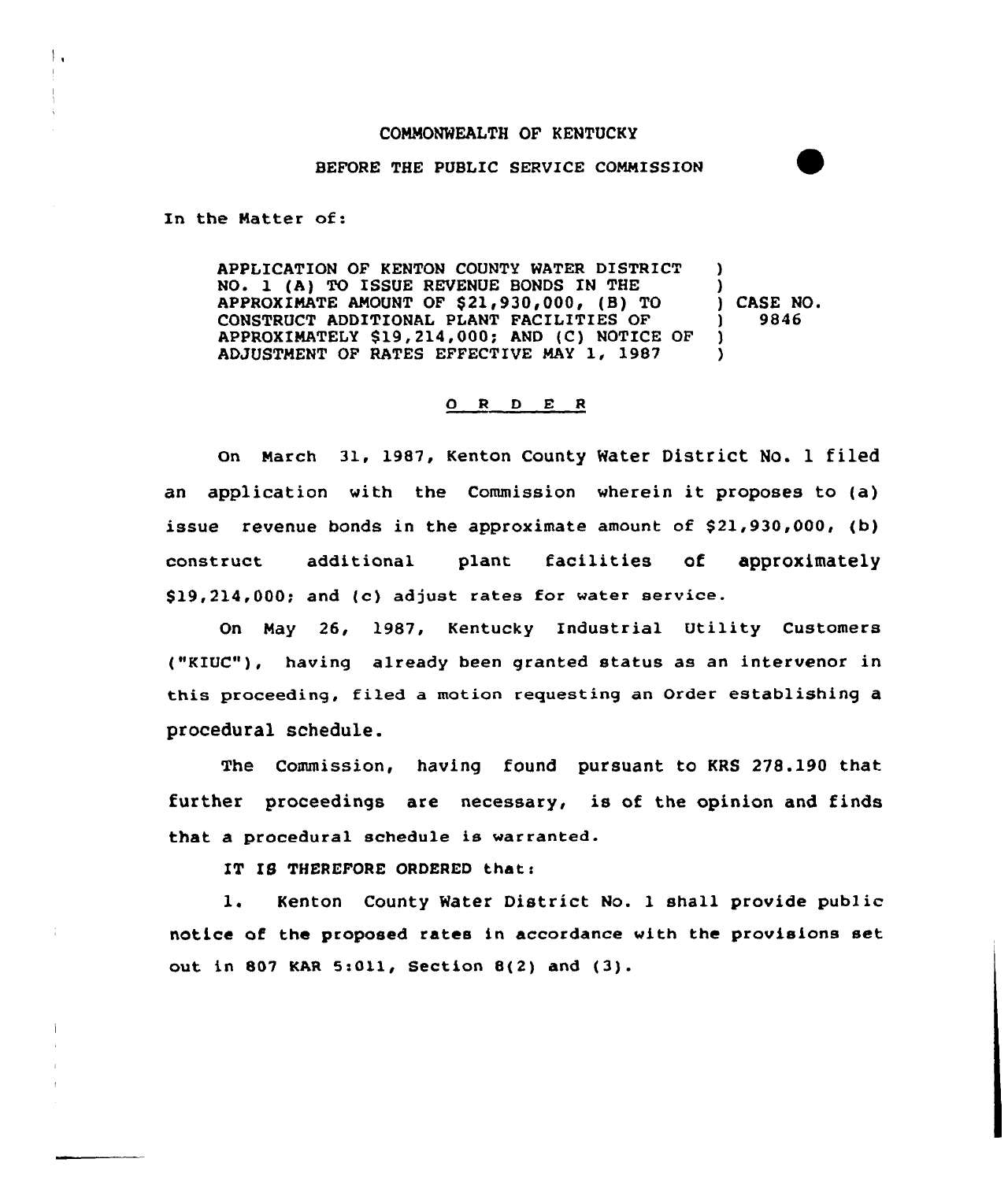2. The notice or publication shall also contain the following language:

The rates contained in this notice are the rates proposed by Kenton County Water District No. l. However, the Public Service Commission may order rates to be charged that differ from these proposed rates. Such action may result in rates for consumers other than the rates in this notice.

3. The procedural schedule set out in Appendix <sup>A</sup> to this Order be and it hereby is adopted.

4. All requests for information and responses thereto shall be appropriately indexed. All responses shall include the name of the witness who will be responsible for responding to the questions related to the information provided, with copies to all parties of record and 12 copies to the Commission.

5. Kenton County Water District No. 1 shall give notice of the hearing in accordance with the provisions set out in 807 KAR  $5:011$ , Section  $8(5)$ .

6. Notions for extensions of time with respect to the schedule herein shall be made in writing and will be granted only upon a showing of compelling reasons.

7. Ncthing contained herein shall prevent the Commission from entering further Orders in this matter.

Done at Frankfort, Kentucky this 2nd day of June, 1987.

PUBLIC SERVICE COMMISSION For The Commiss

ATTEST:

### Executive Director